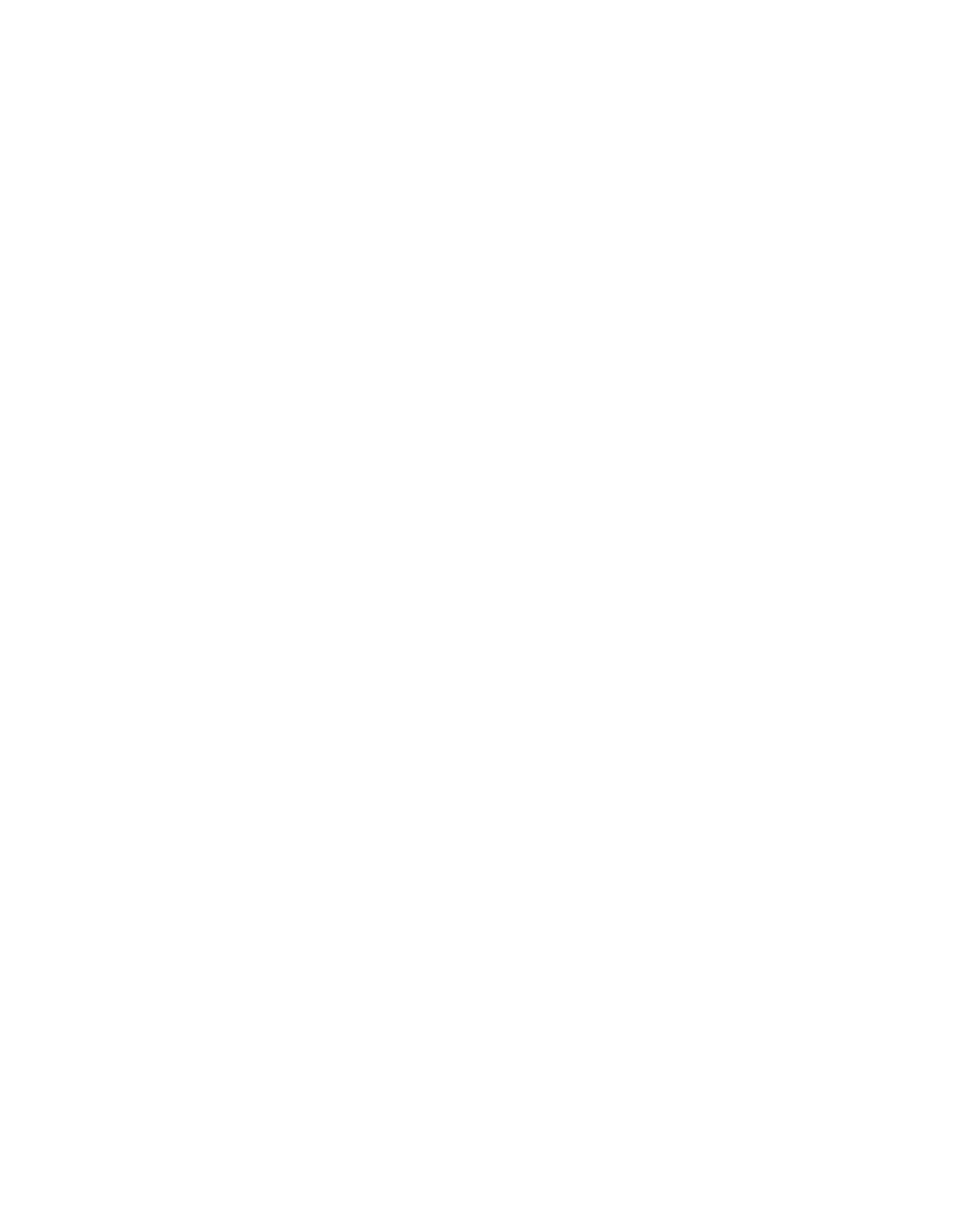## **Section 1** – All fields on this page are required (unless marked optional)

## **Select the plan you want to join:**

|                                                                                                                                                                        | Wellcare Premium Ultra (HMO) <sup>2</sup> H0562 - includes prescription drug coverage                                           |                 |  |  |  |  |
|------------------------------------------------------------------------------------------------------------------------------------------------------------------------|---------------------------------------------------------------------------------------------------------------------------------|-----------------|--|--|--|--|
| □ 009                                                                                                                                                                  | Alameda, Amador, Contra Costa, San Francisco, and Stanislaus<br>\$121 per month<br>counties, CA                                 |                 |  |  |  |  |
|                                                                                                                                                                        | $\Box$ 084 Placer and Sacramento counties, CA                                                                                   | \$165 per month |  |  |  |  |
|                                                                                                                                                                        | <b>Wellcare No Premium (HMO)<sup>2</sup> H0562</b> - includes prescription drug coverage                                        |                 |  |  |  |  |
| $\Box$ 012                                                                                                                                                             | Imperial and San Diego counties, CA                                                                                             | \$0 per month   |  |  |  |  |
| $\Box$ 090                                                                                                                                                             | Fresno County, CA                                                                                                               | \$0 per month   |  |  |  |  |
| $\square$ 103                                                                                                                                                          | Amador, Contra Costa, and Yolo counties, CA                                                                                     | \$0 per month   |  |  |  |  |
| $\Box$ 124                                                                                                                                                             | Placer and Sacramento counties, CA                                                                                              | \$0 per month   |  |  |  |  |
|                                                                                                                                                                        | Wellcare Premium Enhanced (HMO) <sup>2</sup> H0562 - includes prescription drug coverage                                        |                 |  |  |  |  |
|                                                                                                                                                                        | $\Box$ 039 Yolo County, CA                                                                                                      | \$100 per month |  |  |  |  |
| Wellcare Patriot Giveback (HMO) <sup>2</sup> H0562 - does not include prescription drug coverage                                                                       |                                                                                                                                 |                 |  |  |  |  |
|                                                                                                                                                                        | □ 044 Alameda, Amador, Contra Costa, Los Angeles, Placer, Riverside,<br>Sacramento, San Bernardino, and Stanislaus counties, CA | \$0 per month   |  |  |  |  |
|                                                                                                                                                                        | Wellcare No Premium Ruby (HMO) H0562 - includes prescription drug coverage                                                      |                 |  |  |  |  |
|                                                                                                                                                                        | $\Box$ 079 Fresno, Kern, and Madera counties, CA                                                                                | \$0 per month   |  |  |  |  |
| Wellcare Specialty No Premium (HMO C-SNP) <sup>1</sup> H0562 - includes prescription drug coverage/<br>Cardiovascular Disorders, Chronic Heart Failure (CHF), Diabetes |                                                                                                                                 |                 |  |  |  |  |
|                                                                                                                                                                        | $\Box$ 092 Kern, Los Angeles, and Orange counties, CA                                                                           | \$0 per month   |  |  |  |  |
| $\square$ 118                                                                                                                                                          | Fresno and San Francisco counties, CA                                                                                           | \$0 per month   |  |  |  |  |
|                                                                                                                                                                        | Wellcare No Premium (HMO) H0562 - includes prescription drug coverage                                                           |                 |  |  |  |  |
|                                                                                                                                                                        | $\Box$ 097 San Francisco County, CA                                                                                             | \$0 per month   |  |  |  |  |
| $\square$ 113                                                                                                                                                          | Alameda County, CA                                                                                                              | \$0 per month   |  |  |  |  |
| $\square$ 120                                                                                                                                                          | Santa Clara and Stanislaus counties, CA                                                                                         | \$0 per month   |  |  |  |  |
| $\square$ 125                                                                                                                                                          | Los Angeles and Orange counties, CA                                                                                             | \$0 per month   |  |  |  |  |
| $\square$ 126                                                                                                                                                          | Riverside and San Bernardino counties, CA                                                                                       | \$0 per month   |  |  |  |  |

1You must meet specific enrollment criteria to enroll in this plan. 2An optional supplemental package is offered with this plan.

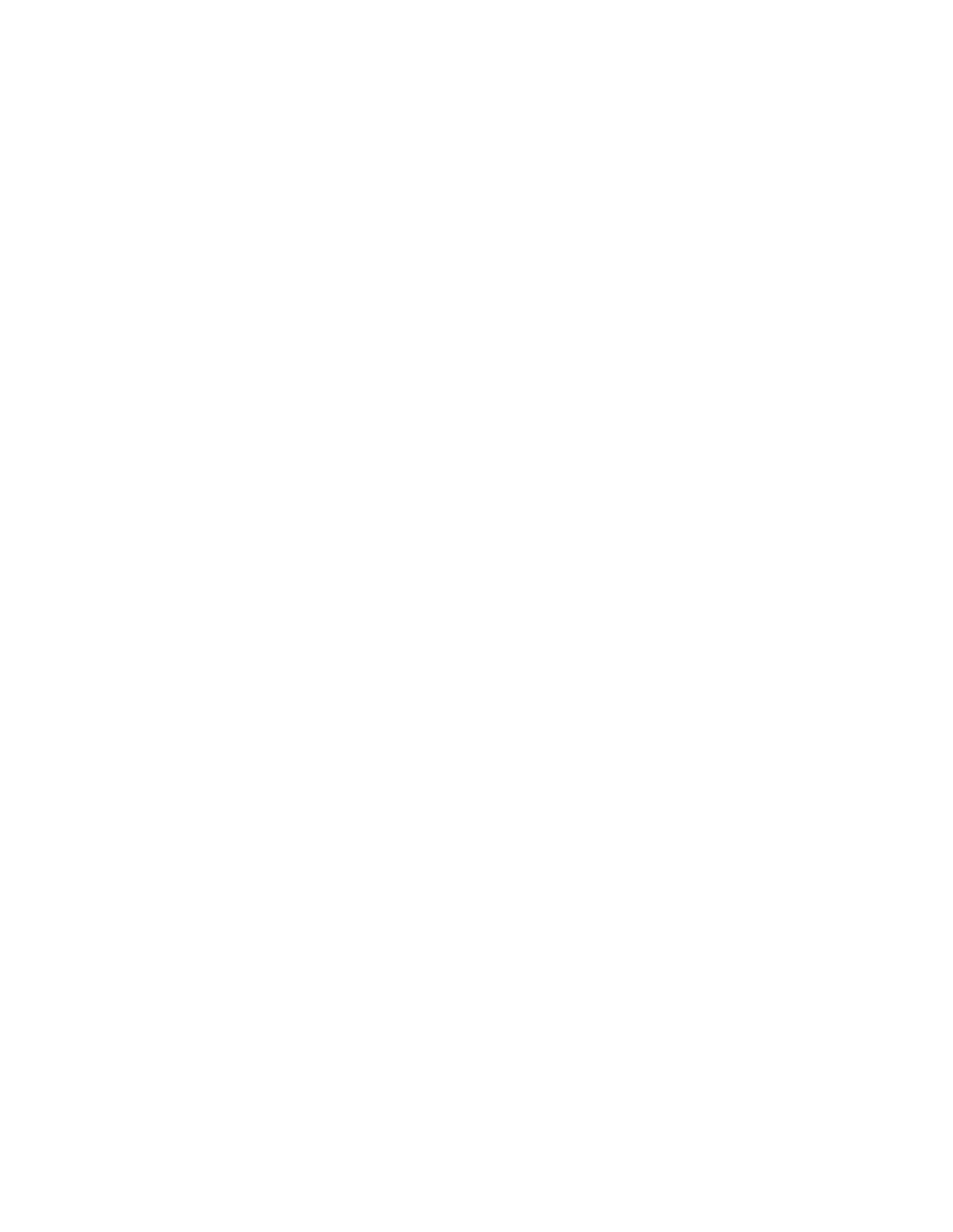## **Section 1** – All fields on this page are required (unless marked optional)

## **Select the plan you want to join:**

|                                                                            | Wellcare Specialty No Premium (HMO C-SNP) <sup>1,2</sup> H0562 - includes prescription drug coverage/<br>Cardiovascular Disorders, Chronic Heart Failure (CHF), Diabetes |                            |  |  |  |
|----------------------------------------------------------------------------|--------------------------------------------------------------------------------------------------------------------------------------------------------------------------|----------------------------|--|--|--|
| $\square$ 114                                                              | San Diego County, CA                                                                                                                                                     | \$0 per month              |  |  |  |
|                                                                            | Wellcare Dual Liberty (HMO D-SNP) <sup>1</sup> H0562 - includes prescription drug coverage                                                                               |                            |  |  |  |
| $\Box$ 121                                                                 | Fresno, Kern, Los Angeles, Orange, Riverside, San Bernardino,<br>San Diego, San Francisco, and Tulare counties, CA                                                       | \$0 <sup>*</sup> per month |  |  |  |
|                                                                            | Wellcare Plus Sapphire I (HMO) H0562 - includes prescription drug coverage                                                                                               |                            |  |  |  |
| $\Box$ 122                                                                 | Kern, Los Angeles, Orange, Riverside, San Bernardino, San Diego,<br>Santa Clara, and Stanislaus counties, CA                                                             | \$33.20 per month          |  |  |  |
|                                                                            | Wellcare Low Premium (HMO) <sup>2</sup> H0562 - includes prescription drug coverage                                                                                      |                            |  |  |  |
| $\Box$ 123                                                                 | Los Angeles, Orange, Riverside, and San Bernardino counties, CA                                                                                                          | \$18 per month             |  |  |  |
|                                                                            | Wellcare Assist (HMO) H0562 - includes prescription drug coverage                                                                                                        |                            |  |  |  |
| $\square$ 127                                                              | Amador, Contra Costa, Fresno, Madera, and Santa Clara counties, CA                                                                                                       | \$27.90 per month          |  |  |  |
|                                                                            | Wellcare Dual Liberty Amber (HMO D-SNP) <sup>1</sup> H3561 - includes prescription drug coverage                                                                         |                            |  |  |  |
| $\Box$ 001                                                                 | Alameda, Amador, Fresno, Imperial, Madera, Placer, Sacramento,<br>and Stanislaus counties, CA                                                                            | \$0 <sup>*</sup> per month |  |  |  |
|                                                                            | Wellcare Plus Sapphire II (HMO) H3561 - includes prescription drug coverage                                                                                              |                            |  |  |  |
|                                                                            | □ 002 Alameda, Fresno, Imperial, Kern, Los Angeles, Orange, Riverside,<br>San Bernardino, San Diego, San Francisco, and Tulare counties, CA                              | \$33.20 per month          |  |  |  |
| Wellcare No Premium Open (PPO) H7360 - includes prescription drug coverage |                                                                                                                                                                          |                            |  |  |  |
| $\Box$ 001                                                                 | Amador and Sutter counties, CA                                                                                                                                           | \$0 per month              |  |  |  |

1You must meet specific enrollment criteria to enroll in this plan. 2An optional supplemental package is offered with this plan. \*Actual premium based on Low Income Subsidy status.

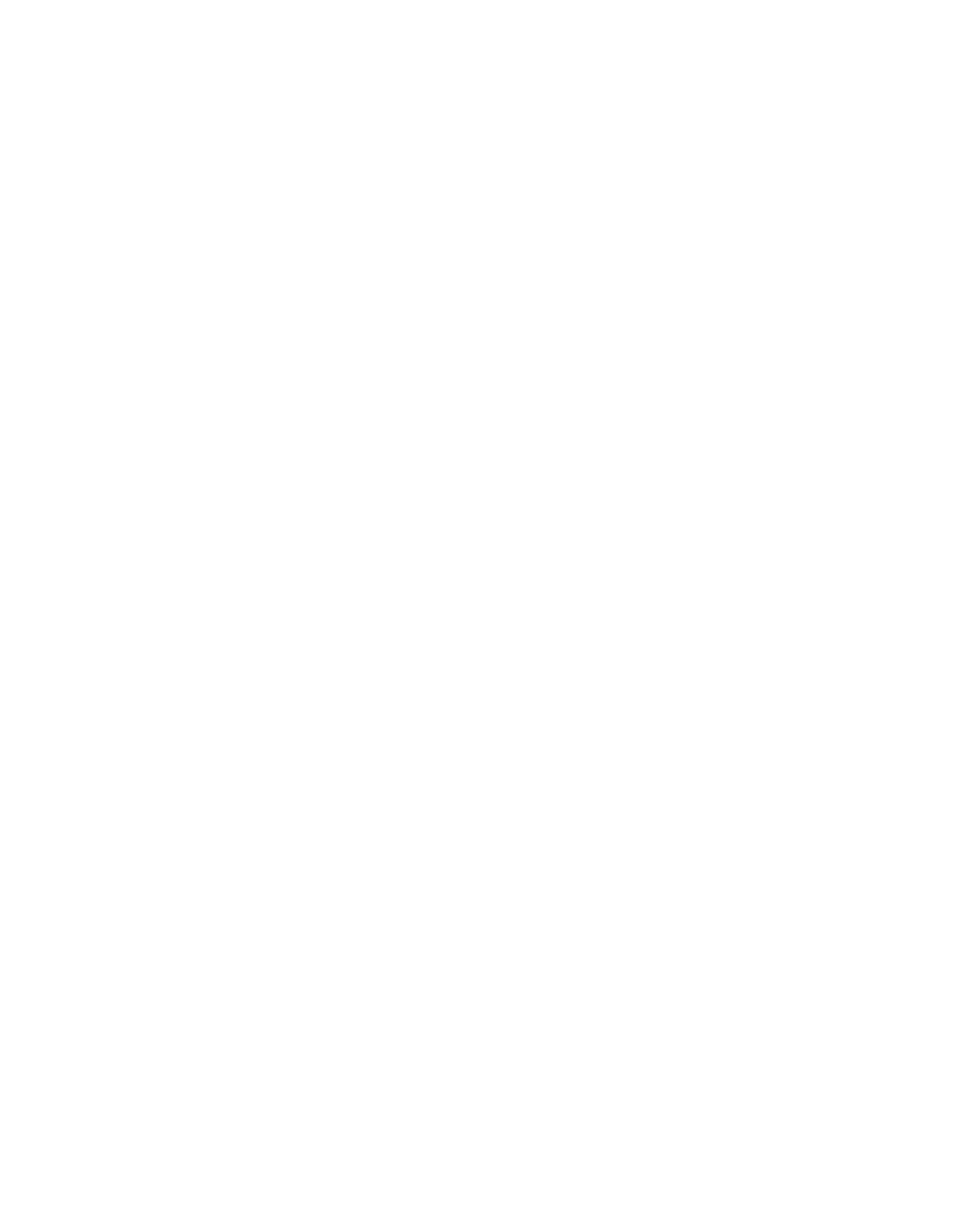## Optional Supplemental Benefits for an additional monthly premium

| <b>PLAN NAME</b>                                                  | <b>OPTIONAL SUPPLEMENTAL BENEFITS</b>        |                |  |  |
|-------------------------------------------------------------------|----------------------------------------------|----------------|--|--|
| Wellcare Premium Ultra (HMO) -<br>H0562 - 009                     | $\Box$ Centene Enhanced Dental<br>& Fit Plus | \$25 per month |  |  |
| Wellcare Premium Enhanced (HMO) -<br>H0562 - 039                  | $\Box$ Vision 300, 36 CAM Visits             | \$12 per month |  |  |
| Wellcare Premium Ultra (HMO) -<br>$H0562 - 084$                   |                                              |                |  |  |
| Wellcare No Premium (HMO) -<br>H0562 - 012, 090, 103, 124         | $\Box$ Centene Enhanced Dental               | \$10 per month |  |  |
| Wellcare Patriot Giveback (HMO) -<br>$H0562 - 044$                |                                              |                |  |  |
| <b>Wellcare Specialty No Premium</b><br>(HMO C-SNP) - H0562 - 114 |                                              |                |  |  |
| Wellcare Low Premium (HMO) -<br>$H0562 - 123$                     |                                              |                |  |  |

**Monthly plan premium amount** (including optional supplemental package premium amount)



## **Requested effective date**

| м | М | - 1) | Ð |  |  |
|---|---|------|---|--|--|

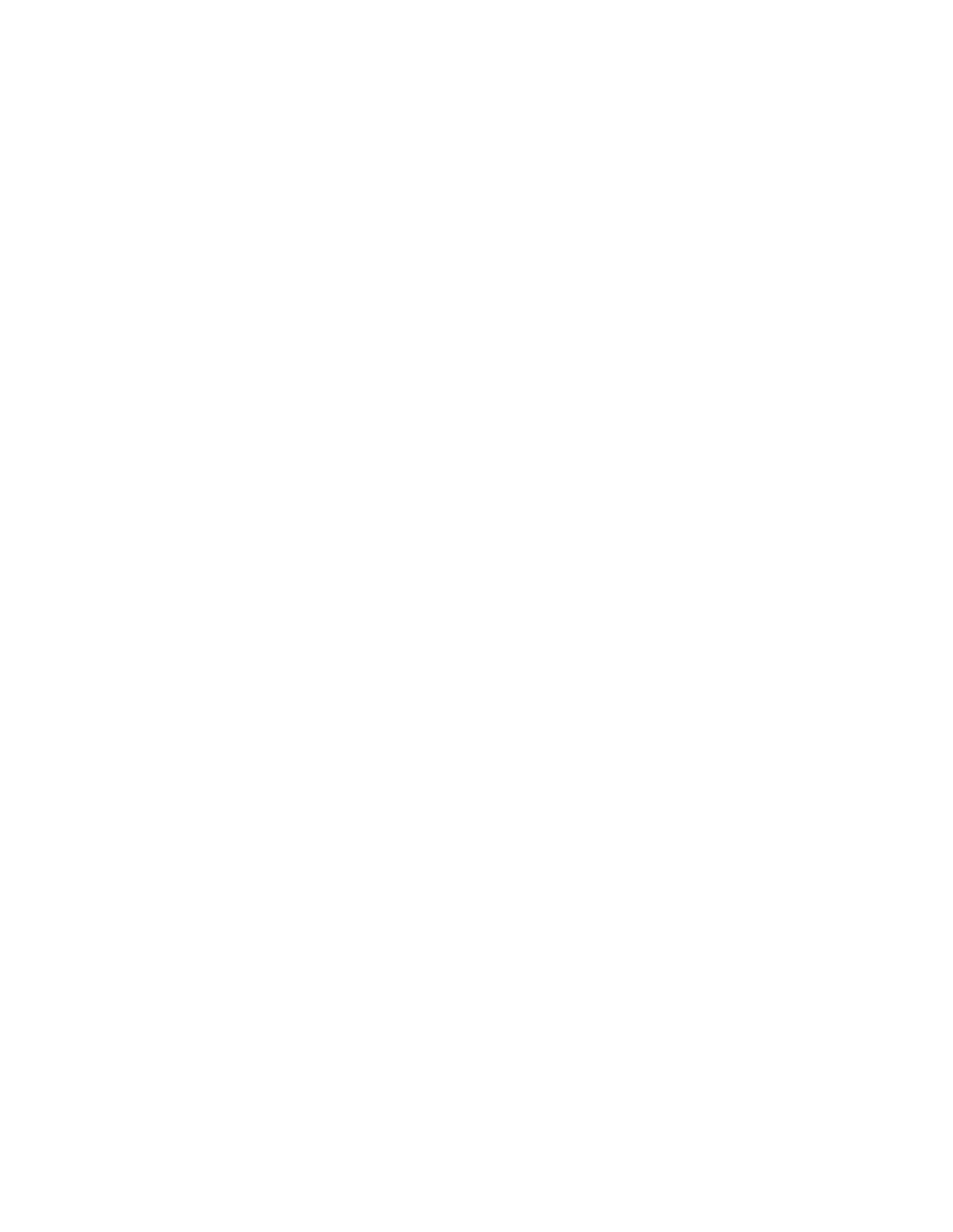## **Section 1** – All fields on this page are required (unless marked optional) First name **Last name** Optional: Middle initial Birth date M M D D Y Y Y Y Sex  $\Box$  Male  $\Box$  Female Phone number **– – Permanent residence street address** (Don't enter a PO Box) City City City College City County County City State ZIP code **Mailing address**, if different from your permanent address (PO Box allowed) Street address City and the Community of the Community of the Community of the Community of the Community of the Community of **Your Medicare information:** Medicare Number **Is entitled to:** Effective date HOSPITAL (Part A) M M D D Y Y Y Y MEDICAL (Part B) M M D D Y Y Y Y Answer these important questions: 1. Will you have other prescription drug coverage (like VA, TRICARE) in addition to Wellcare? ■ Yes ■ No Name of other coverage Member number for this coverage Group number for this coverage

- 2. Are you enrolled in your State Medicaid program?  $\Box$  Yes  $\Box$  No If "Yes," please provide your Medicaid number:
	-
- 3. Do you have Cardiovascular Disorders, Chronic Heart Failure (CHF) and/or Diabetes? ■ Yes ■ No

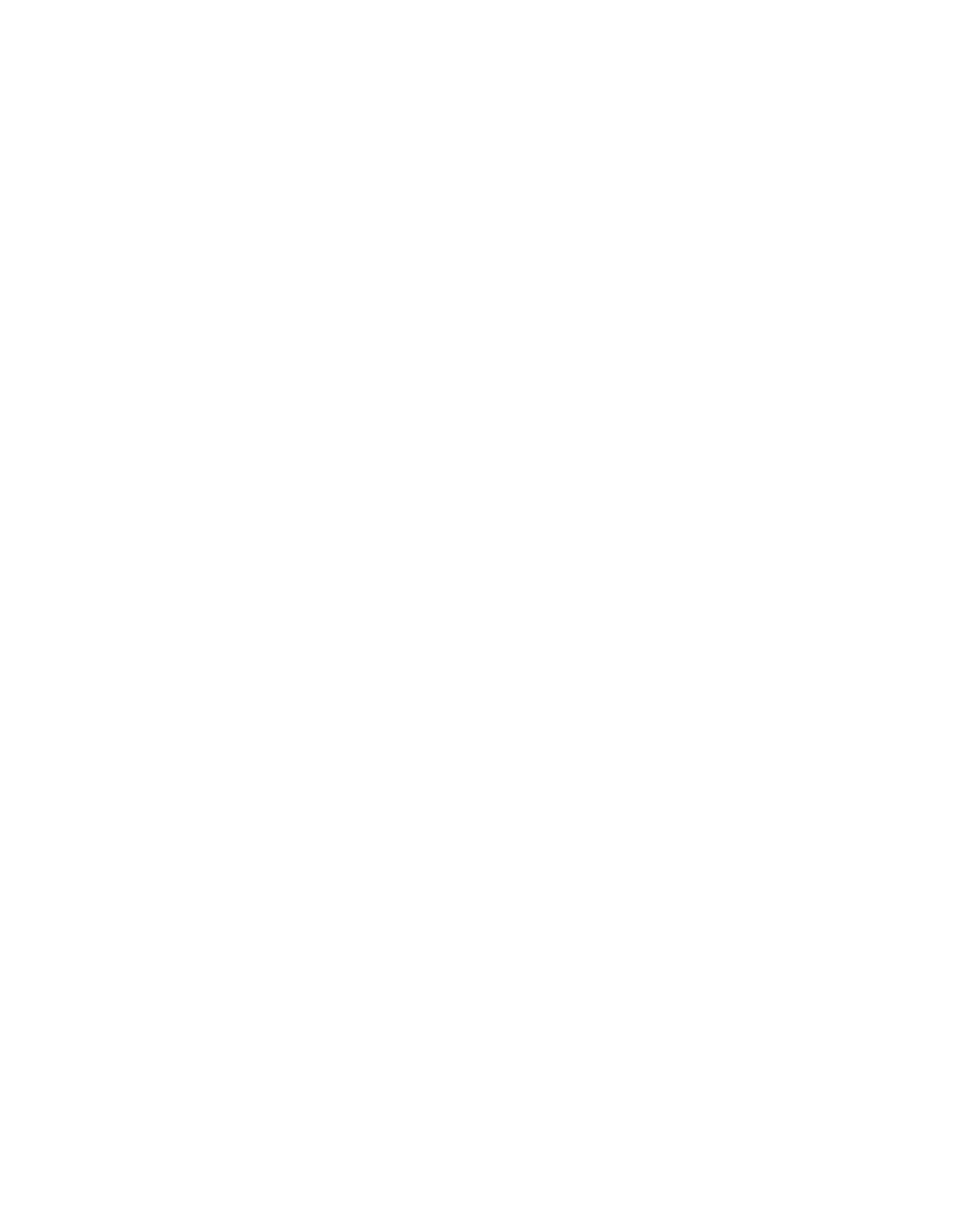## **IMPORTANT:** Read and sign below:

- **•** I must keep both Hospital (Part A) and Medical (Part B) to stay in Wellcare.
- **•** By joining this Medicare Advantage Plan, I acknowledge that Wellcare will share my information with Medicare, who may use it to track my enrollment, to make payments, and for other purposes allowed by Federal law that authorize the collection of this information (see Privacy Act Statement below).
- **•** Your response to this form is voluntary. However, failure to respond may affect enrollment in the plan.
- **•** The information on this enrollment form is correct to the best of my knowledge. I understand that if I intentionally provide false information on this form, I will be disenrolled from the plan.
- **•** I understand that people with Medicare are generally not covered under Medicare while out of the country, except for limited coverage near the U.S. border.
- **•** I understand that when my Wellcare coverage begins, I must get all of my medical and prescription drug benefits from Wellcare. Benefits and services provided by Wellcare and contained in my Wellcare "Evidence of Coverage" document (also known as a member contract or subscriber agreement) will be covered. Neither Medicare nor Wellcare will pay for benefits or services that are not covered.
- **•** I understand that my signature (or the signature of the person legally authorized to act on my behalf) on this application means that I have read and understand the contents of this application. If signed by an authorized representative (as described above), this signature certifies that:
	- 1) This person is authorized under State law to complete this enrollment, and
	- 2) Documentation of this authority is available upon request by Medicare.

|           | Today's date |     |        |   |              |  |  |
|-----------|--------------|-----|--------|---|--------------|--|--|
|           |              |     |        |   |              |  |  |
| Signature |              | M M | $\Box$ | D | $\checkmark$ |  |  |

If you're the authorized representative, sign above and fill out these fields:

**Name**

#### **Address**



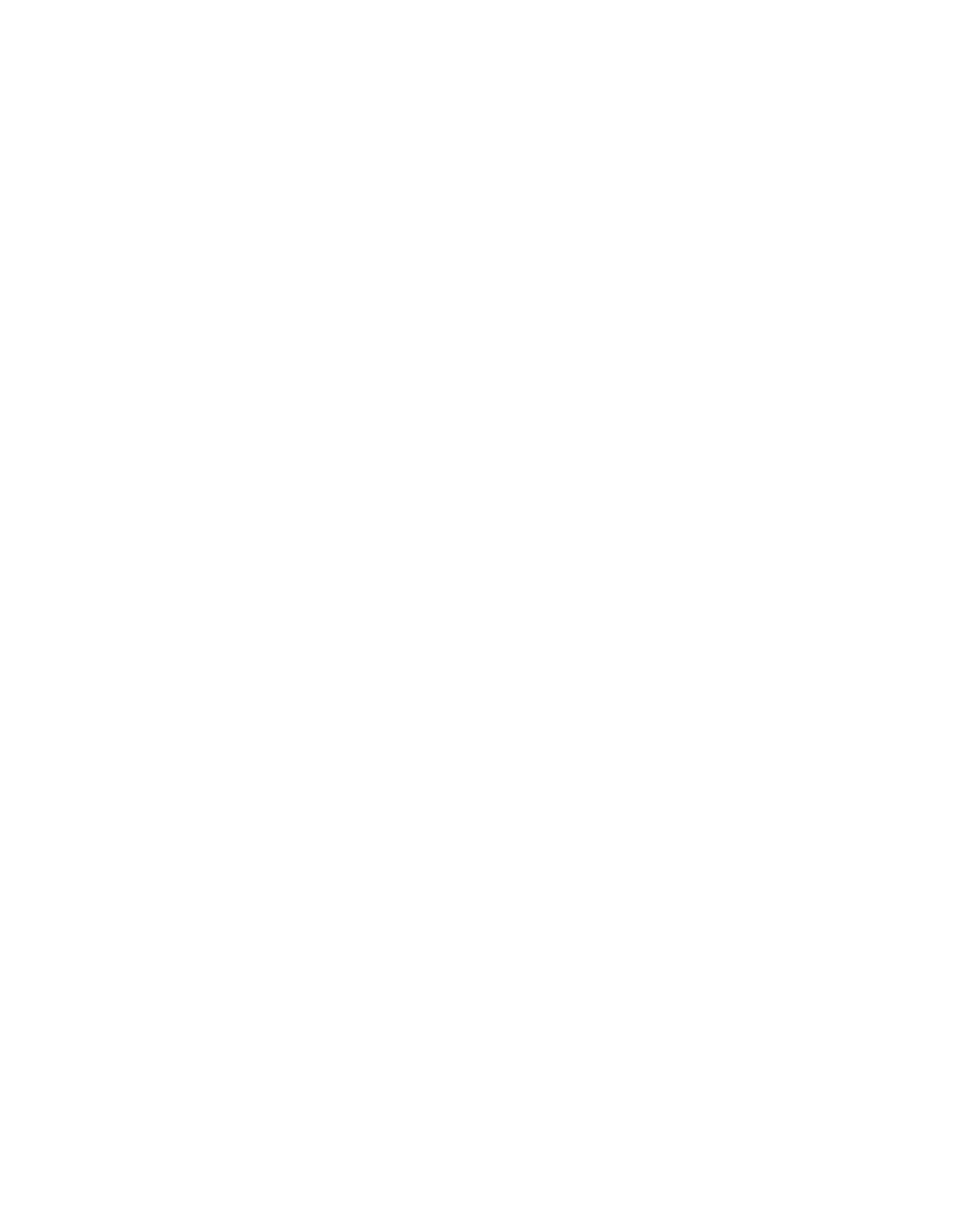| Section 2 - All fields on this page are optional |  |  |
|--------------------------------------------------|--|--|
|--------------------------------------------------|--|--|

|                | Answering these questions is your choice. You can't be denied coverage because you don't |
|----------------|------------------------------------------------------------------------------------------|
| fill them out. |                                                                                          |

Select one if you want us to send you information in a language other than English.

■ Spanish ■ Chinese ■ Korean ■ Vietnamese

Select one if you want us to send you information in an accessible format.

 $\Box$  Braille  $\Box$  Large print  $\Box$  Audio CD

Please contact Wellcare at 1-800-275-4737 if you need information in an accessible format other than what's listed above. Our office hours are from October 1 to March 31, you can call us 7 days a week from 8 a.m. to 8 p.m. From April 1 to September 30, you can call us Monday through Friday from 8 a.m. to 8 p.m. TTY users can call 711.

1. Do you work? □ Yes □ No

|  |  |  | 2. Does your spouse work? □ Yes □ No |  |  |
|--|--|--|--------------------------------------|--|--|
|--|--|--|--------------------------------------|--|--|

## **List your Primary Care Physician (PCP), clinic, or health center:**

#### **I want to get the following materials via email.**

Select one or more.

 $\square$  Evidence of Coverage (EOC)

 $\square$  Send me a link to receive my benefit materials online

E-mail address:

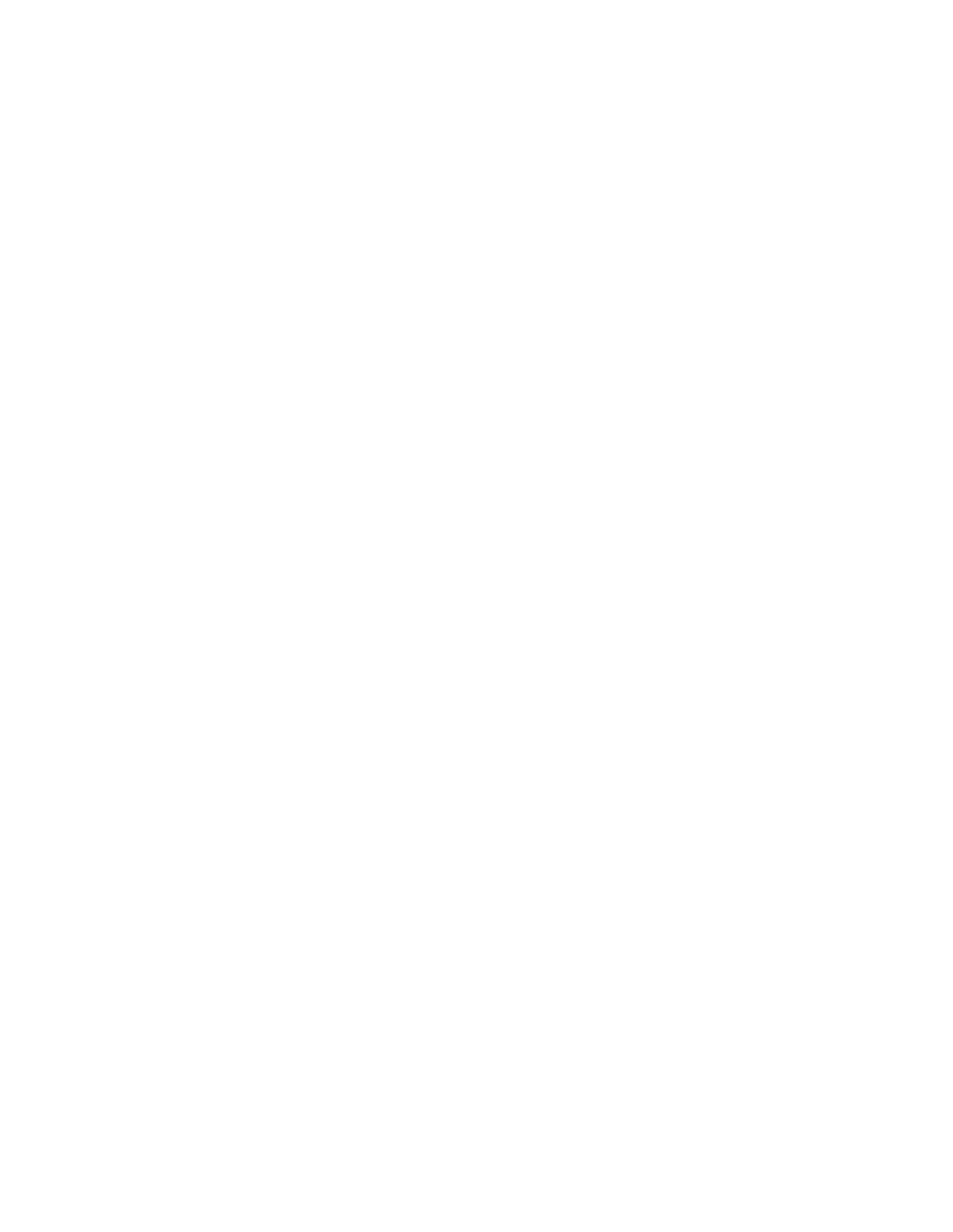## Paying your plan premiums

You can pay your monthly plan premium (including any late enrollment penalty that you currently have or may owe) by mail, "Electronic Funds Transfer (EFT)", "credit card" each month. **You can also choose to pay your premium by having it automatically taken out of your Social Security or Railroad Retirement Board (RRB) benefit each month.**

**If you have to pay a Part D-Income Related Monthly Adjustment Amount (Part D-IRMAA), you must pay this extra amount in addition to your plan premium.** The amount is usually taken out of your Social Security benefit, or you may get a bill from Medicare (or the RRB). DON'T pay Wellcare the Part D-IRMAA.

If you don't select a payment option, you will get a bill each month.

## Please select a premium payment option:

 $\Box$  Get a bill

 $\Box$  Automatic deduction from your monthly Social Security or Railroad Retirement Board (RRB) benefit check. I get monthly benefits from:  $\square$  Social Security  $\square$  RRB

(The Social Security/RRB deduction may take two or more months to begin after Social Security or RRB approves the deduction. In most cases, if Social Security or RRB accepts your request for automatic deduction, the first deduction from your Social Security or RRB benefit check will include all premiums due from your enrollment effective date up to the point withholding begins. If Social Security or RRB does not approve your request for automatic deduction, we will send you a paper bill for your monthly premiums.)

## **PRIVACY ACT STATEMENT**

The Centers for Medicare & Medicaid Services (CMS) collects information from Medicare plans to track beneficiary enrollment in Medicare Advantage (MA) Plans, improve care, and for the payment of Medicare benefits. Sections 1851 and 1860D-1 of the Social Security Act and 42 CFR §§ 422.50 and 422.60 authorize the collection of this information. CMS may use, disclose and exchange enrollment data from Medicare beneficiaries as specified in the System of Records Notice (SORN) "Medicare Advantage Prescription Drug (MARx)", System No. 09-70-0588. Your response to this form is voluntary. However, failure to respond may affect enrollment in the plan.

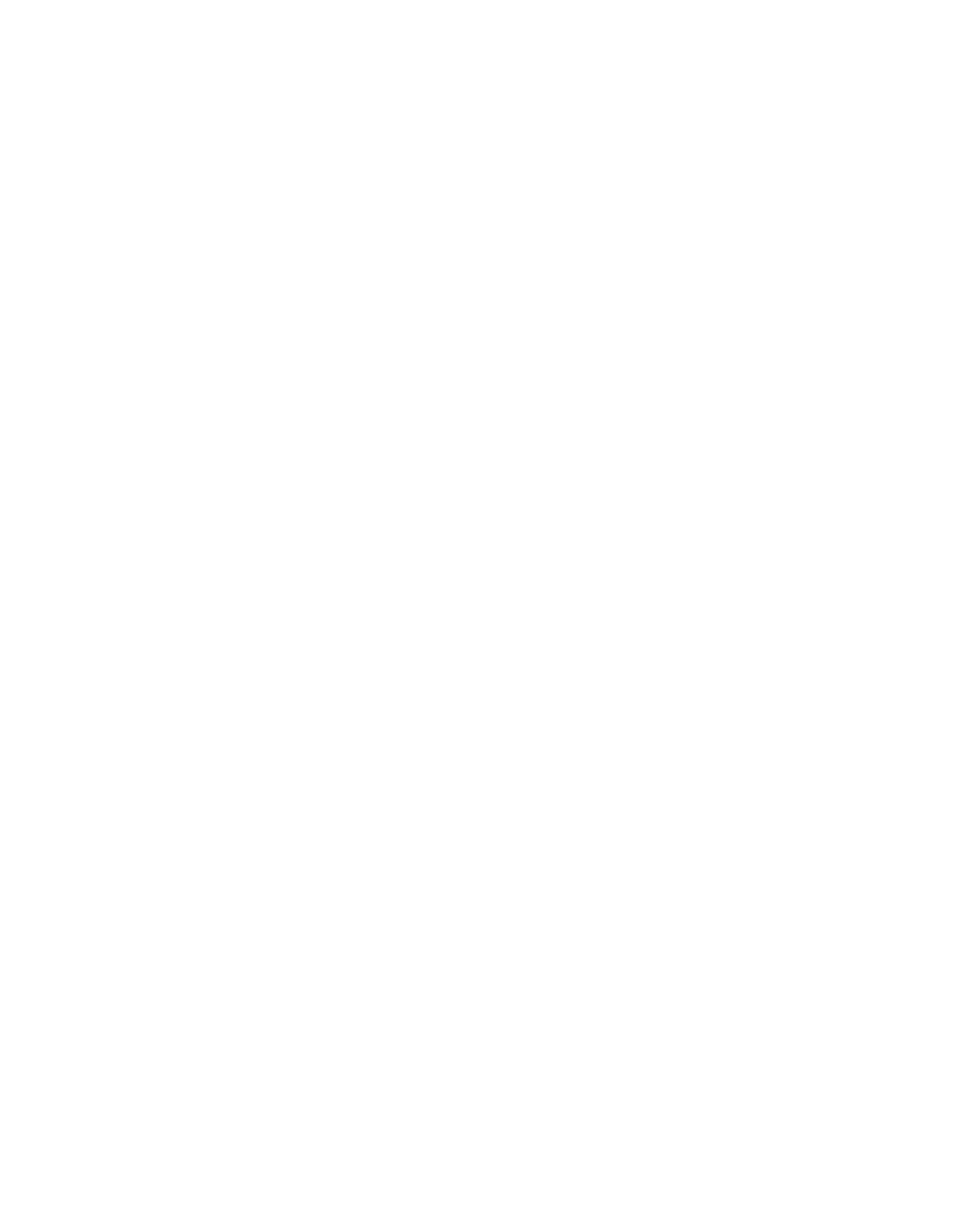| <b>OFFICE USE ONLY:</b><br>Name of staff member/agent/broker (if assisted in enrollment):                                                                                                                                                                                                                  |  |  |  |  |
|------------------------------------------------------------------------------------------------------------------------------------------------------------------------------------------------------------------------------------------------------------------------------------------------------------|--|--|--|--|
| Plan ID $#$ :<br><b>Effective date of coverage:</b><br>$\overline{Y}$<br>$\overline{D}$<br>$\overline{Y}$<br>M<br>D<br>M                                                                                                                                                                                   |  |  |  |  |
| □ ICEP/IEP □ AEP SEP (type):<br>$\Box$ Not eligible                                                                                                                                                                                                                                                        |  |  |  |  |
| Wellcare sales representative/Authorized agent<br>(individual sales representative/agent who completed the application)<br><b>Agent type</b> (select one): $\Box$ Authorized agent $\Box$ Wellcare employee<br><b>Complete section below:</b><br>Sales rep/Agent name<br>Sales rep/Agent NPN #             |  |  |  |  |
| Agent ID#:<br>Agency/FMO affiliation:<br>(if applicable)                                                                                                                                                                                                                                                   |  |  |  |  |
| This information must match your approved Wellcare licensing records.                                                                                                                                                                                                                                      |  |  |  |  |
| Agent phone #:                                                                                                                                                                                                                                                                                             |  |  |  |  |
| <b>Email</b><br><b>Agency/FMO phone # (if applicable)</b>                                                                                                                                                                                                                                                  |  |  |  |  |
|                                                                                                                                                                                                                                                                                                            |  |  |  |  |
| Sales representative/authorized agent application receipt date:<br>(Applications must be received at Wellcare<br>M<br>D<br>Y<br>M<br>D<br>Υ<br>within 1 calendar day of this date.)<br>Application receipt location: $\Box$ Appointment $\Box$ Sales event<br>$\square$ Walk-in<br>$\Box$ Other (specify): |  |  |  |  |
| <b>Provider information for HMO plans:</b>                                                                                                                                                                                                                                                                 |  |  |  |  |
| PCP NPI:<br>PCP name:                                                                                                                                                                                                                                                                                      |  |  |  |  |
| PPG ID:<br>PPG name:                                                                                                                                                                                                                                                                                       |  |  |  |  |
| Is PCP/PPG selected accepted for the plan chosen? $\Box$ Yes $\Box$ No<br>Current patient? □ Yes □ No                                                                                                                                                                                                      |  |  |  |  |
| Physician of choice information for PPO plans:                                                                                                                                                                                                                                                             |  |  |  |  |
| POC/PCP NPI:<br>POC name:                                                                                                                                                                                                                                                                                  |  |  |  |  |
| POC address:                                                                                                                                                                                                                                                                                               |  |  |  |  |
| Effective date:<br>M<br>D<br>Y<br>Y<br>Y<br>M<br>D                                                                                                                                                                                                                                                         |  |  |  |  |
| <b>Broker Application Submissions:</b> Sales representative/Agent must fax the Scope of<br>Appointment and Enrollment Forms to 1-844-222-3180.                                                                                                                                                             |  |  |  |  |

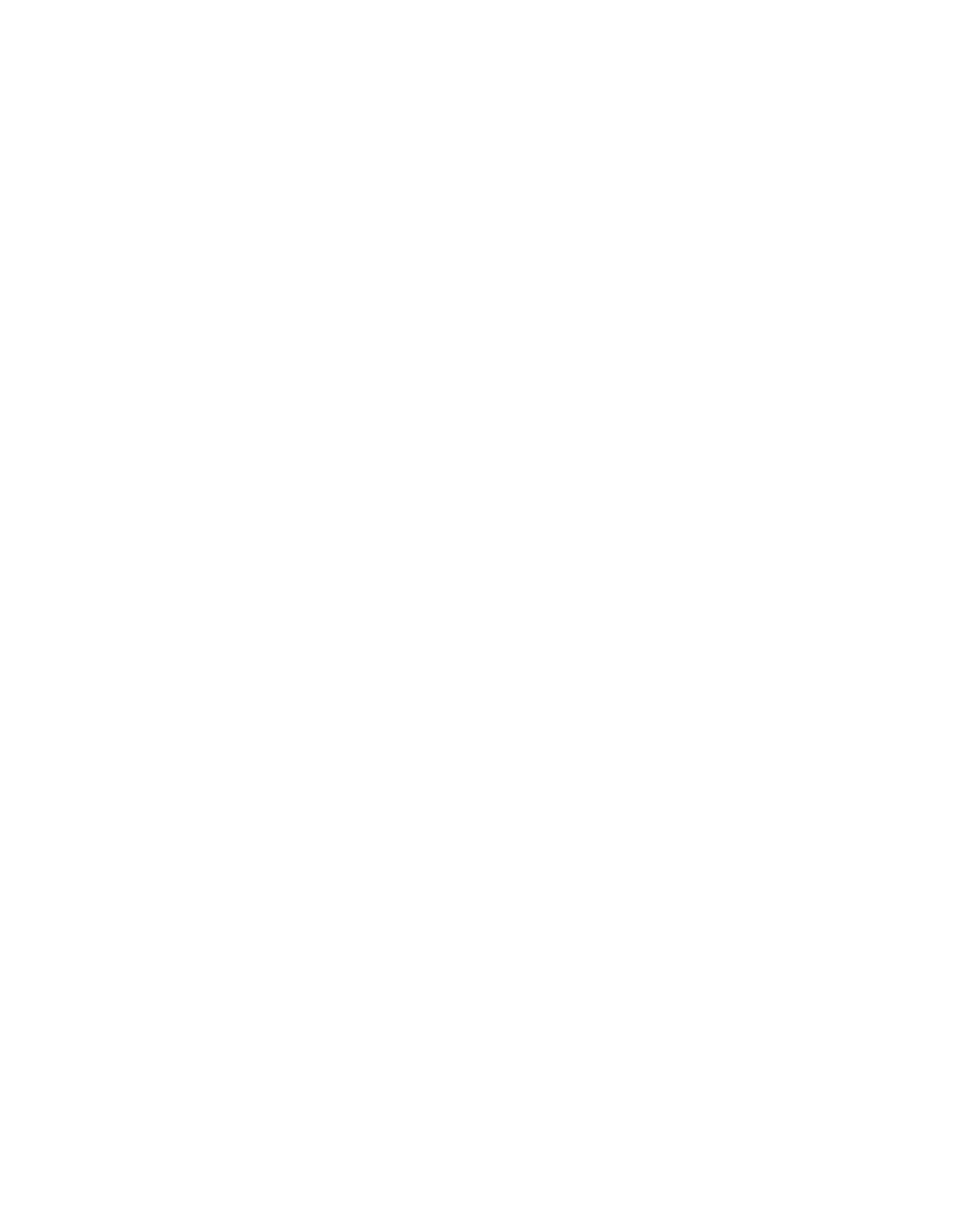**Typically, you may enroll in a Medicare Advantage plan only during the annual enrollment period from October 15 through December 7 of each year.** There are exceptions that may allow you to enroll in a Medicare Advantage plan outside of this period.

Please read the following statements carefully and check the box if the statement applies to you. By checking any of the following boxes, you are certifying that, to the best of your knowledge, you are eligible for an Enrollment Period. If we later determine that this information is incorrect, you may be disenrolled.

- $\Box$  I am new to Medicare.
- $\Box$  I am enrolled in a Medicare Advantage plan and want to make a change during the Medicare Advantage Open Enrollment Period (MA OEP).
- $\Box$  I recently moved outside of the service area for my current plan or I recently moved and this plan is a new option for me. I moved on  $\begin{array}{|l|} \hline \text{M} & \text{M} & \text{D} & \text{D} & \text{Y} & \text{Y} & \text{Y} & \text{Y} \ \hline \text{(insert date)}. \hline \end{array}$
- $\Box$  I recently was released from incarceration. I was released on (insert date).  $\begin{array}{ccccccc}\n& & & & & & & \n\hline\n& & & & & & & & \n\end{array}$  M M D D Y Y Y Y
- $\Box$  I recently returned to the United States after living permanently outside of the U.S. I returned to the U.S. on (insert date).  $M \times N$   $N \times N$
- $\Box$  I recently obtained lawful presence status in the United States. I got this status on (insert date).  $M \cup N$  M  $N \cup N$  D
- $\Box$  I recently had a change in my Medicaid (newly got Medicaid, had a change in level of Medicaid assistance, or lost Medicaid) <br>on (insert date). M M D D Y Y Y Y
- □ I recently had a change in my *Extra Help* paying for Medicare prescription drug coverage (newly got *Extra Help*, had a change prescription and *coverage* (newly got *Extra Help*, had a change MMMDD D in the level of *Extra Help*, or lost *Extra Help*) on (insert date).
- $\Box$  I have both Medicare and Medicaid (or my state helps pay for my Medicare premiums) or I get *Extra Help* paying for my Medicare prescription drug coverage, but I haven't had a change.
- $\Box$  I am moving into, live in or recently moved out of a Long-Term Care Facility (for example, a nursing home or long-term care Care ractity (for example, a hursing nome of long-term care  $\overline{M}$  M D D Y Y Y Y  $\overline{Y}$  facility). I moved/will move into/out of the facility on (insert date).
- $\Box$  I recently left a PACE program on (insert date).
- $\Box$  I recently involuntarily lost my creditable prescription drug coverage (coverage as good as Medicare's). I lost my drug coverage on <br>(insert date). M M D D Y Y Y Y
- $\Box$  I am leaving employer or union coverage on (insert date).
- $\Box$  I belong to a pharmacy assistance program provided by my state.  $\Box$  My plan is ending its contract with Medicare, or Medicare is ending its contract with my plan.

10 of 11